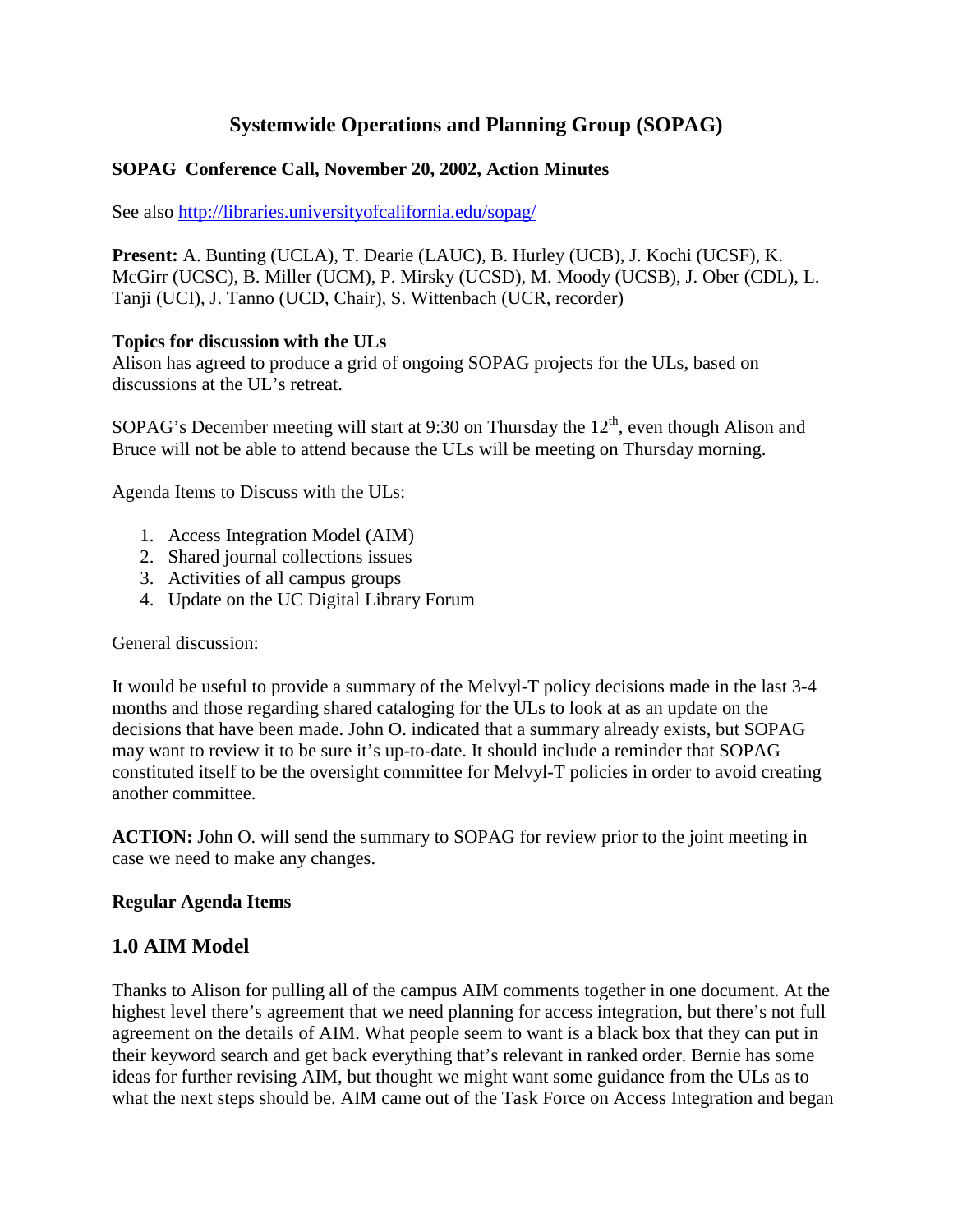with discussions about the CDL Directory and what to do with it. John T. suggested that we could briefly describe the model and its historical basis presented at the last joint meeting. It was at the UL's direction that the campus discussions were initiated. The question for the ULs is do they think SOPAG should be pursuing further discussion broadly and deeply or not? Bernie can look into alternative models in the next month or so and share with SOPAG.

**ACTION:** John T. will present the discussion item on the agenda at the joint meeting regarding AIM.

# **2.0 Shared Print Archive**

CDC has been charged to appoint an operational task force with membership from the CDC, HOTS, and the RLFs to address the processing issues related to handling the print counterparts to digital content (e.g., Elsevier, ACM). They will not be involved directly in policy formulation, which is the responsibility of SLASIAC, and the ULs through the work of the CMPG. The question of how titles would be counted is not part of the Task Force's charge.

We also need to let the ULs know that we're pushing HOTS to discuss the use of standards for both shared cataloging and locally produced records for electronic monographs. We need to communicate to ULs so that any at campuses that aren't following or don't want to follow the standards need to know about the expectations for the standards. Even though our normal conversations with our own ULs will bring this to light, it is still important to get a group affirmation that standards make sense for the good of the whole and it's hard to do that in individual campus discussions.

**ACTION:** John O. will add to the Melvyl-T document the pointer to policy issues taken to HOTS by SOPAG.

# **3.0 All Campus Groups**

## **3.1 RSC--Blocking proposal**

There was further discussion on RSC's proposed policy on blocking, and there was consensus that the document needs to be rewritten as guidelines rather than policy.

**ACTION:** Tammy will continue to work with RSC to develop guidelines along the lines discussed.

## **3.2. LPL**

The Library privacy liaisons will be meeting Dec.  $20<sup>th</sup>$ . Chair will be selected at the meeting.

## **4.0 Task Forces**

## **4.1 Government Information Task Force**

Replacement for Patty Iannuazzi (UCB). The loss of Berkeley representation on the Task Force is particularly a problem because their Government Documents collection is the oldest and largest, and integrating their collection brings up other issues.

**ACTION:** Bernie will talk to other potential volunteers and report back next week.